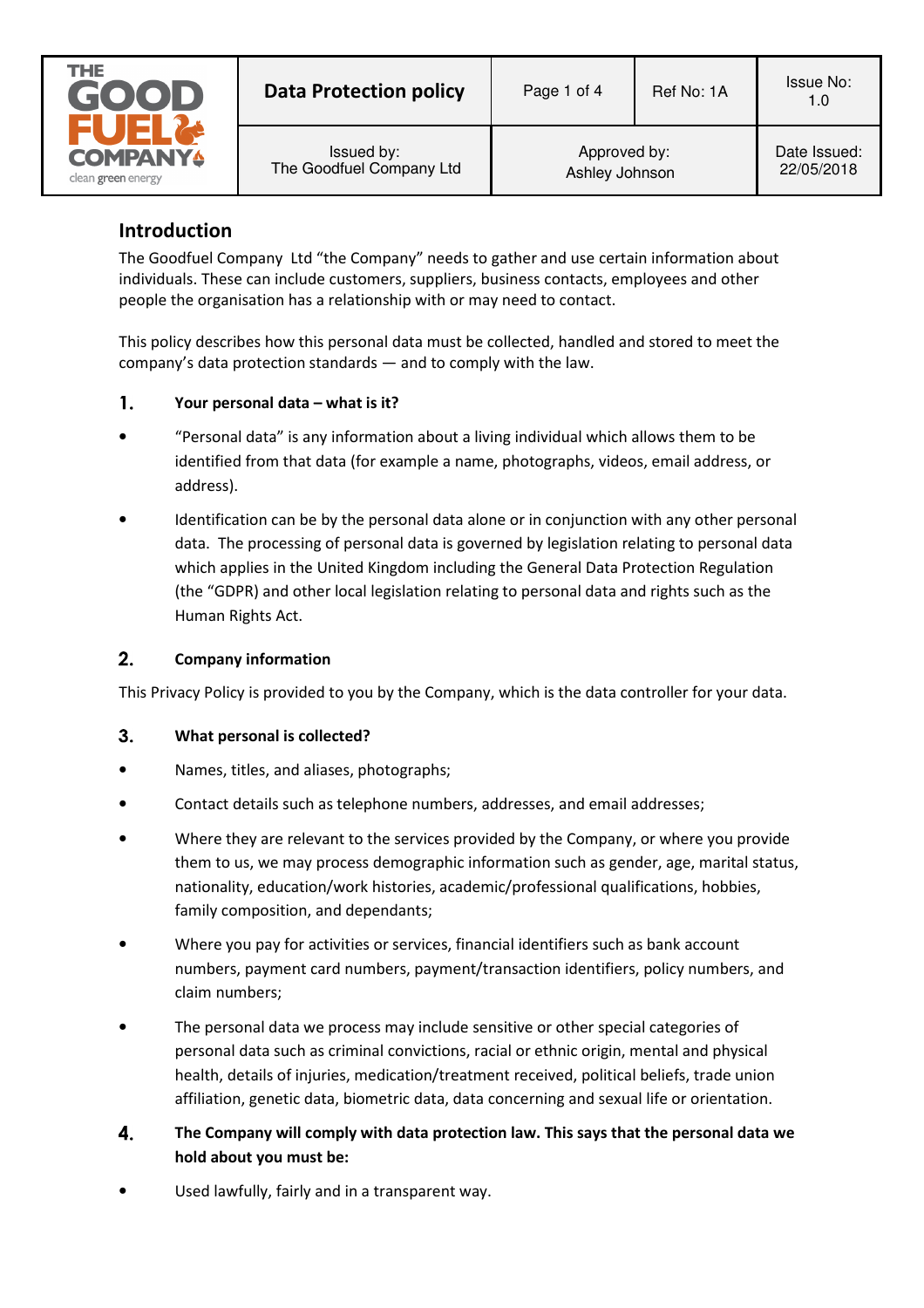

- Collected only for valid purposes that we have clearly explained to you and not used in any way that is incompatible with those purposes.
- Relevant to the purposes we have told you about and limited only to those purposes.
- Accurate and kept up to date.
- Kept only as long as necessary for the purposes we have told you about.
- Kept and destroyed securely including ensuring that appropriate technical and security measures are in place to protect your personal data to protect personal data from loss, misuse, unauthorised access and disclosure.

# 5. **We use your personal data for some or all of the following purposes:**

- To deliver services including to understand your needs to provide the services that you request and to understand what we can do for you and inform you of other relevant services;
- To confirm your identity to provide some services;
- To contact you by post, email, telephone or using social media (e.g. Facebook);
- To help us to build up a picture of how we are performing;
- To prevent and detect fraud and corruption and where necessary for the law enforcement functions;
- To enable us to meet all legal and statutory obligations and powers including any delegated functions;
- To carry out comprehensive safeguarding procedures (including due diligence and complaints handling) in accordance with best safeguarding practice from time to time with the aim of ensuring that all children and adults-at-risk are provided with safe environments and generally as necessary to protect individuals from harm or injury;
- To promote the interests of the Company;
- To maintain our own accounts and records;
- To seek your views, opinions or comments;
- To notify you of changes to our facilities, services, events and staff, and role holders;
- To send you communications which you have requested and that may be of interest to you. These may include information about campaigns, appeals, other new projects or initiatives;
- To process relevant financial transactions including payments for goods and services supplied to the Company
- To allow the statistical analysis of data so we can plan the provision of services.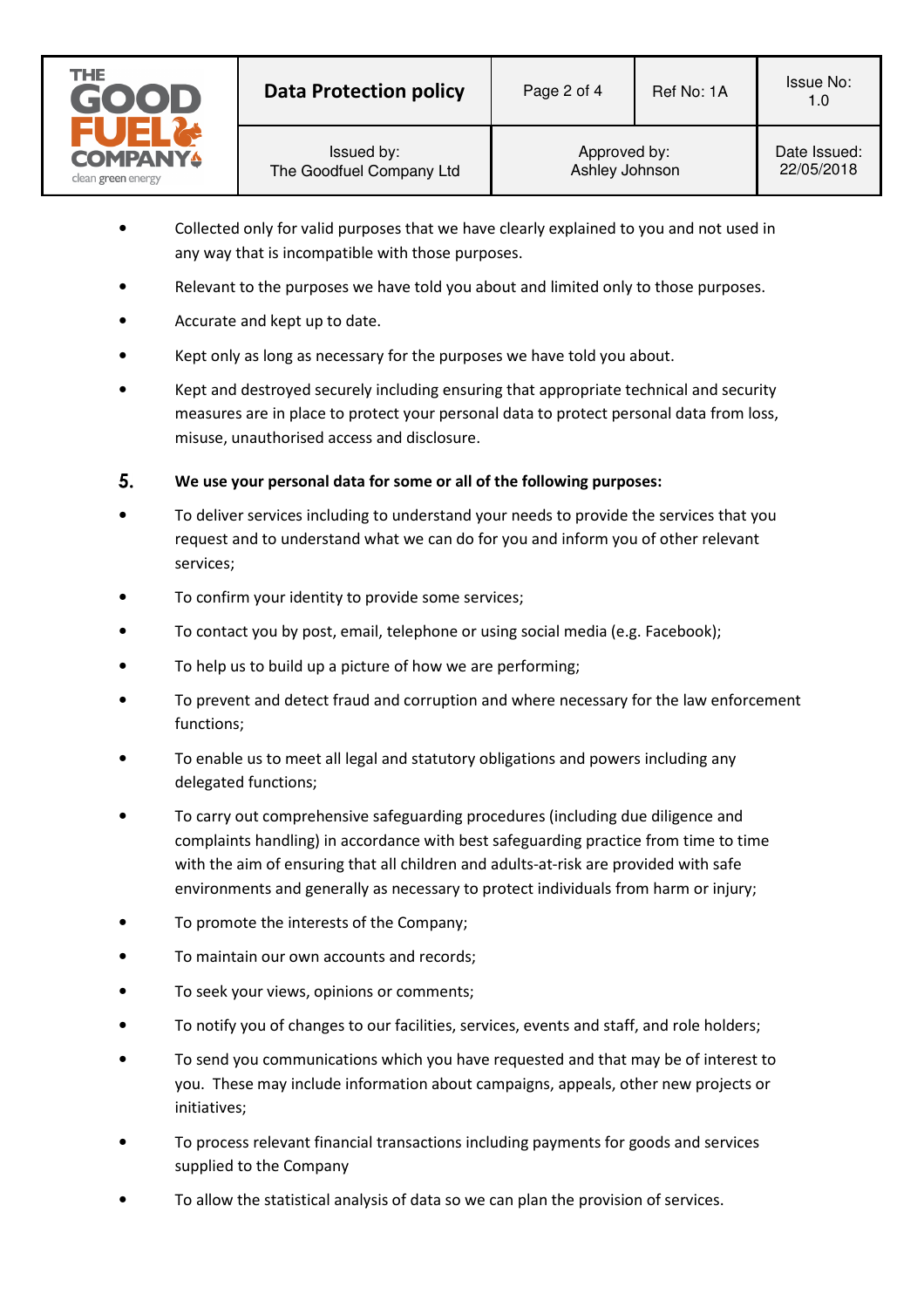

#### $\mathbf{6}$ . **What is the legal basis for processing your personal data?**

- The Company has certain powers and duties. Most of your personal data is processed for compliance with a legal obligation which includes the discharge of the Company's statutory functions and powers. Sometime when exercising these powers or duties it is necessary to process personal data of residents or people using the Company's services. We will always take into account your interests and rights. This Privacy Policy sets out your rights and the Company's obligations to you in detail.
- We may also process personal data if it is necessary for the performance of a contract with you, or to take steps to enter into a contract.
- Sometimes the use of your personal data requires your consent. We will first obtain your consent to that use.

# $\overline{7}$ . **Sharing your personal data**

- The Company will implement appropriate security measures to protect your personal data. We will inform you about any third parties with whom the Company will share your personal data. These third parties also have an obligation to put in place appropriate security measures and will be responsible to you directly for the manner in which they process and protect your personal data.
- Our agents, suppliers and contractors. For example, we may ask a commercial provider to publish or distribute newsletters on our behalf, or to maintain our database software;

# 8. **How long do we keep your personal data?**

• We will keep some records permanently if we are legally required to do so. We may keep some other records for an extended period of time. For example, it is current best practice to keep financial records for a minimum period of 8 years to support HMRC audits or provide tax information. We may have legal obligations to retain some data in connection with our statutory obligations. The Company is permitted to retain data in order to defend or pursue claims. In some cases the law imposes a time limit for such claims (for example 3 years for personal injury claims or 6 years for contract claims). We will retain some personal data for this purpose as long as we believe it is necessary to be able to defend or pursue a claim. In general, we will endeavour to keep data only for as long as we need it. This means that we will delete it when it is no longer needed.

#### 9. **Your rights and your personal data**

- You have the following rights with respect to your personal data:
	- $(a)$ The right to access personal data we hold on you
	- The right to correct and update the personal data we hold on you  $(b)$
	- $(c)$ The right to have your personal data erased